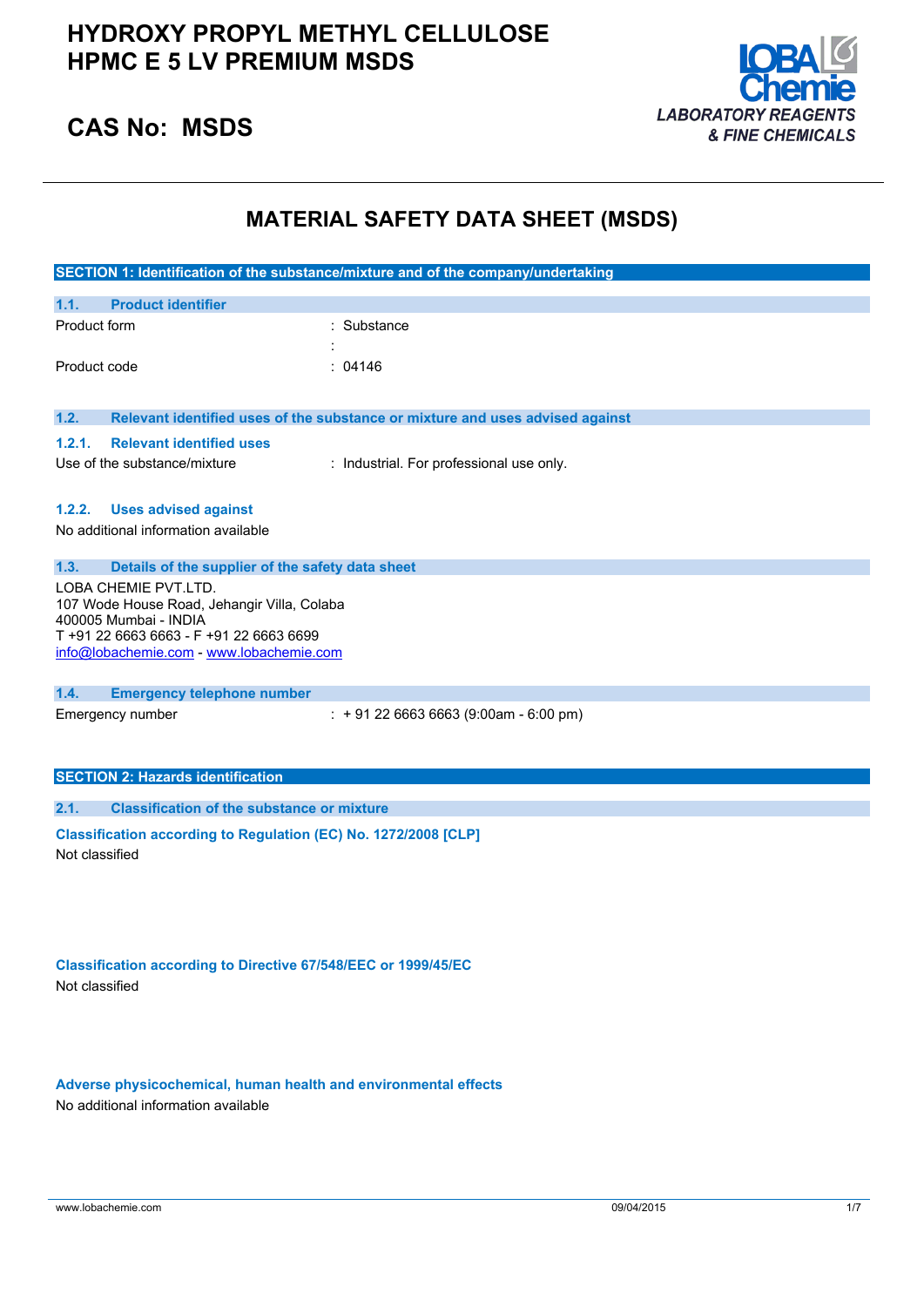Safety Data Sheet

**2.2. Label elements**

**Labelling according to** Regulation (EC) No. 1272/2008 [CLP]

No labelling applicable

**2.3. Other hazards**

No additional information available

#### **SECTION 3: Composition/information on ingredients**

#### **3.1. Substance**

| <b>Name</b>                                                   | <b>Product identifier</b> | $\frac{9}{6}$ |
|---------------------------------------------------------------|---------------------------|---------------|
| HYDROXY PROPYL METHYL CELLULOSE<br><b>HPMC E 5 LV PREMIUM</b> |                           | 100           |

Full text of R- and H-phrases: see section 16

#### **3.2. Mixture**

Not applicable

| <b>SECTION 4: First aid measures</b>                                |                                                                                                                         |
|---------------------------------------------------------------------|-------------------------------------------------------------------------------------------------------------------------|
| 4.1.<br><b>Description of first aid measures</b>                    |                                                                                                                         |
| First-aid measures after inhalation                                 | Remove person to fresh air and keep comfortable for breathing.                                                          |
| First-aid measures after skin contact                               | : Wash skin with plenty of water.                                                                                       |
| First-aid measures after eye contact                                | Remove contact lenses, if present and easy to do. Continue rinsing. Rinse cautiously<br>with water for several minutes. |
| First-aid measures after ingestion                                  | Rinse mouth out with water.                                                                                             |
| 4.2.<br>Most important symptoms and effects, both acute and delayed |                                                                                                                         |
| No additional information available                                 |                                                                                                                         |
| 4.3.                                                                | Indication of any immediate medical attention and special treatment needed                                              |
| No additional information available                                 |                                                                                                                         |
| <b>SECTION 5: Firefighting measures</b>                             |                                                                                                                         |
| 5.1.<br><b>Extinguishing media</b>                                  |                                                                                                                         |
| No additional information available                                 |                                                                                                                         |
| Special hazards arising from the substance or mixture<br>5.2.       |                                                                                                                         |
| No additional information available                                 |                                                                                                                         |
| <b>Advice for firefighters</b><br>5.3.                              |                                                                                                                         |
| No additional information available                                 |                                                                                                                         |
| <b>SECTION 6: Accidental release measures</b>                       |                                                                                                                         |
| 6.1.                                                                | Personal precautions, protective equipment and emergency procedures                                                     |
| For non-emergency personnel<br>6.1.1.                               |                                                                                                                         |
| <b>Emergency procedures</b>                                         | : Evacuate unnecessary personnel.                                                                                       |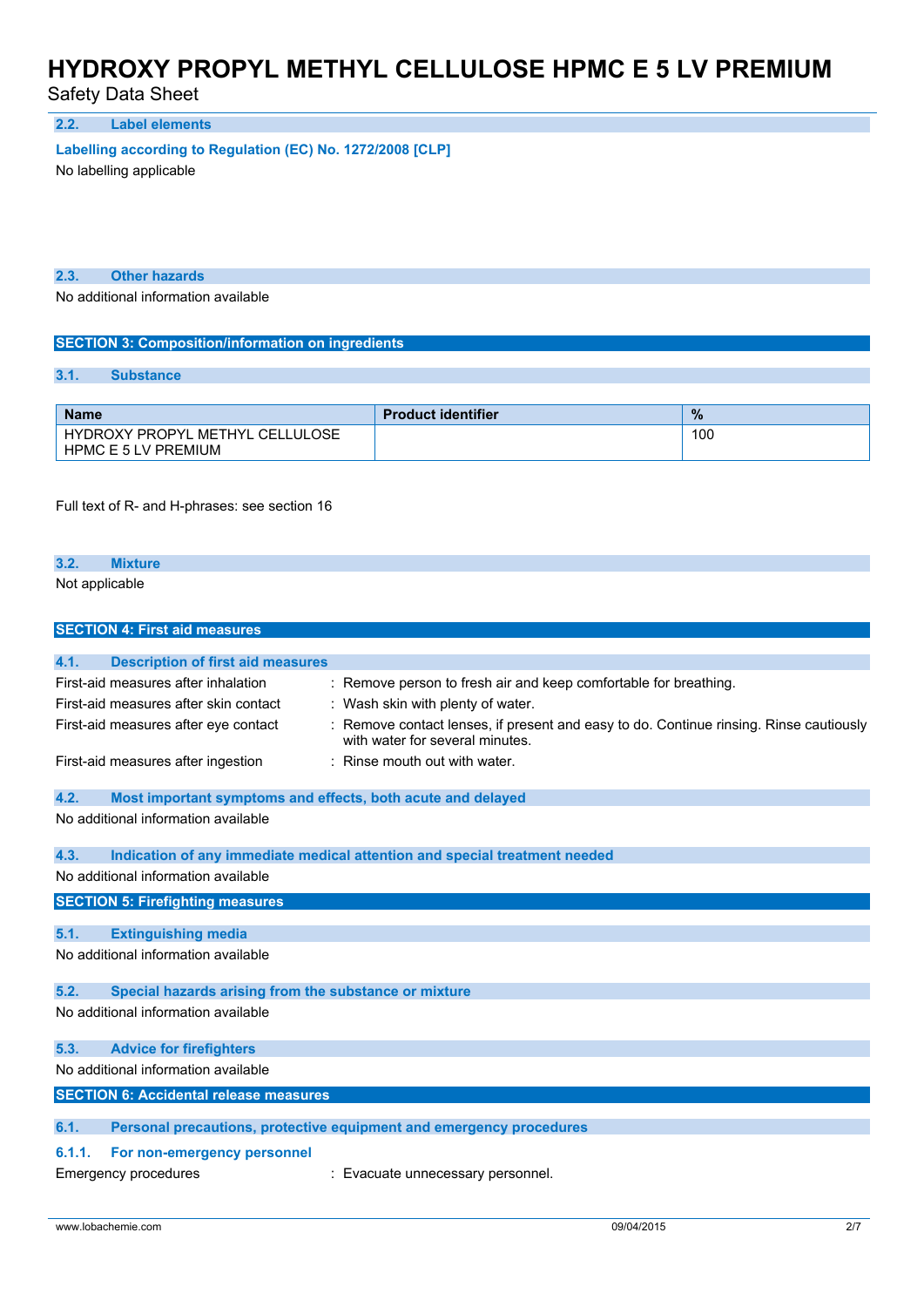Safety Data Sheet

| 6.1.2.                              | For emergency responders                                            |                                                                                                                            |  |
|-------------------------------------|---------------------------------------------------------------------|----------------------------------------------------------------------------------------------------------------------------|--|
| Protective equipment                |                                                                     | : Use personal protective equipment as required.                                                                           |  |
|                                     | <b>Emergency procedures</b>                                         | : Stop release.                                                                                                            |  |
| 6.2.                                | <b>Environmental precautions</b>                                    |                                                                                                                            |  |
| Avoid release to the environment.   |                                                                     |                                                                                                                            |  |
| 6.3.                                | Methods and material for containment and cleaning up                |                                                                                                                            |  |
|                                     | Methods for cleaning up                                             | : Clear up rapidly by scoop or vacuum.                                                                                     |  |
| 6.4.                                | <b>Reference to other sections</b>                                  |                                                                                                                            |  |
|                                     | No additional information available                                 |                                                                                                                            |  |
|                                     | <b>SECTION 7: Handling and storage</b>                              |                                                                                                                            |  |
| 7.1.                                | <b>Precautions for safe handling</b>                                |                                                                                                                            |  |
|                                     |                                                                     |                                                                                                                            |  |
|                                     | Precautions for safe handling                                       | : Avoid contact with skin and eyes.                                                                                        |  |
|                                     | Hygiene measures                                                    | : Wash hands and other exposed areas with mild soap and water before eating,<br>drinking or smoking and when leaving work. |  |
| 7.2.                                | <b>Conditions for safe storage, including any incompatibilities</b> |                                                                                                                            |  |
|                                     | Storage conditions                                                  | : Store in original container. Keep container tightly closed. Store in a dry place.                                        |  |
| 7.3.                                | <b>Specific end use(s)</b>                                          |                                                                                                                            |  |
|                                     | No additional information available                                 |                                                                                                                            |  |
|                                     | <b>SECTION 8: Exposure controls/personal protection</b>             |                                                                                                                            |  |
|                                     |                                                                     |                                                                                                                            |  |
| 8.1.                                | <b>Control parameters</b>                                           |                                                                                                                            |  |
| No additional information available |                                                                     |                                                                                                                            |  |

| 8.2.<br><b>Exposure controls</b>                               |                                      |
|----------------------------------------------------------------|--------------------------------------|
| Hand protection                                                | : protective gloves                  |
| Eye protection                                                 | : Chemical goggles or safety glasses |
| Skin and body protection                                       | : Wear suitable protective clothing  |
| Respiratory protection                                         | : Wear appropriate mask              |
| <b>SECTION 9: Physical and chemical properties</b>             |                                      |
| 9.1.<br>Information on basic physical and chemical properties  |                                      |
| Physical state                                                 | : Solid                              |
| Colour                                                         | : White powder.                      |
| Odour                                                          | : odourless.                         |
| Odour threshold                                                | : No data available                  |
| pH                                                             | : No data available                  |
| Relative evaporation rate (butylacetate=1) : No data available |                                      |
| Melting point                                                  | : No data available                  |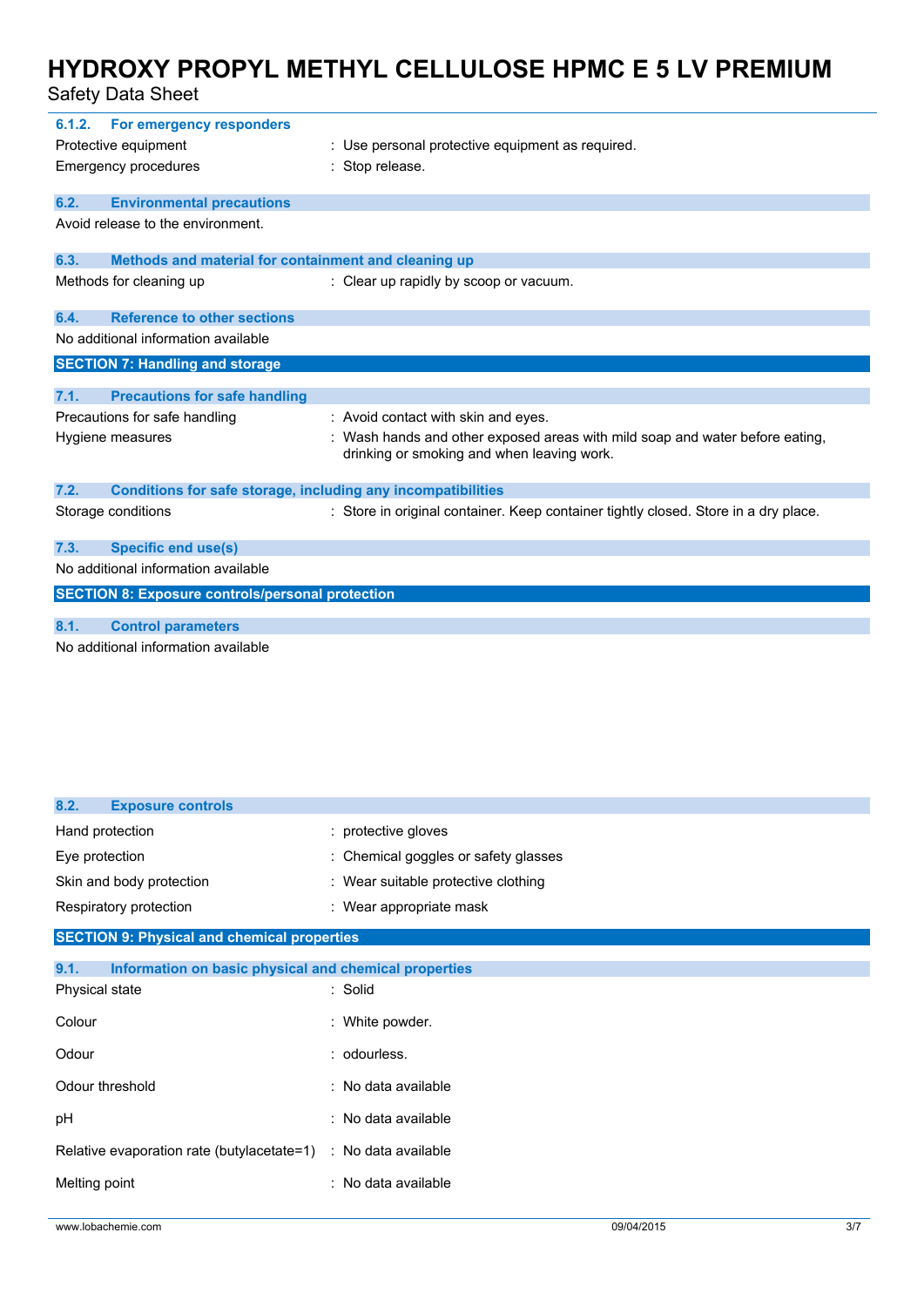### Safety Data Sheet

| Freezing point                   | : No data available       |
|----------------------------------|---------------------------|
| Boiling point                    | : No data available       |
| Flash point                      | : No data available       |
| Auto-ignition temperature        | : No data available       |
| Decomposition temperature        | : No data available       |
| Flammability (solid, gas)        | : No data available       |
| Vapour pressure                  | : No data available       |
| Relative vapour density at 20 °C | : No data available       |
| Relative density                 | : No data available       |
| Solubility                       | Water: Insoluble in water |
| Log Pow                          | : No data available       |
| Viscosity, kinematic             | : No data available       |
| Viscosity, dynamic               | $: 4 - 6$ cP              |
| <b>Explosive properties</b>      | : No data available       |
| Oxidising properties             | : No data available       |
| <b>Explosive limits</b>          | : No data available       |

| 9.2.           | <b>Other information</b>                     |                  |
|----------------|----------------------------------------------|------------------|
|                | No additional information available          |                  |
|                | <b>SECTION 10: Stability and reactivity</b>  |                  |
|                |                                              |                  |
| 10.1.          | <b>Reactivity</b>                            |                  |
|                | No additional information available          |                  |
| 10.2.          | <b>Chemical stability</b>                    |                  |
|                | Stable under normal conditions.              |                  |
| 10.3.          | <b>Possibility of hazardous reactions</b>    |                  |
|                | No additional information available          |                  |
| 10.4.          | <b>Conditions to avoid</b>                   |                  |
|                | Direct sunlight. Air contact. Moisture.      |                  |
| 10.5.          | <b>Incompatible materials</b>                |                  |
|                | No additional information available          |                  |
| 10.6.          | <b>Hazardous decomposition products</b>      |                  |
|                | No additional information available          |                  |
|                | <b>SECTION 11: Toxicological information</b> |                  |
| 11.1.          | Information on toxicological effects         |                  |
|                |                                              |                  |
| Acute toxicity |                                              | : Not classified |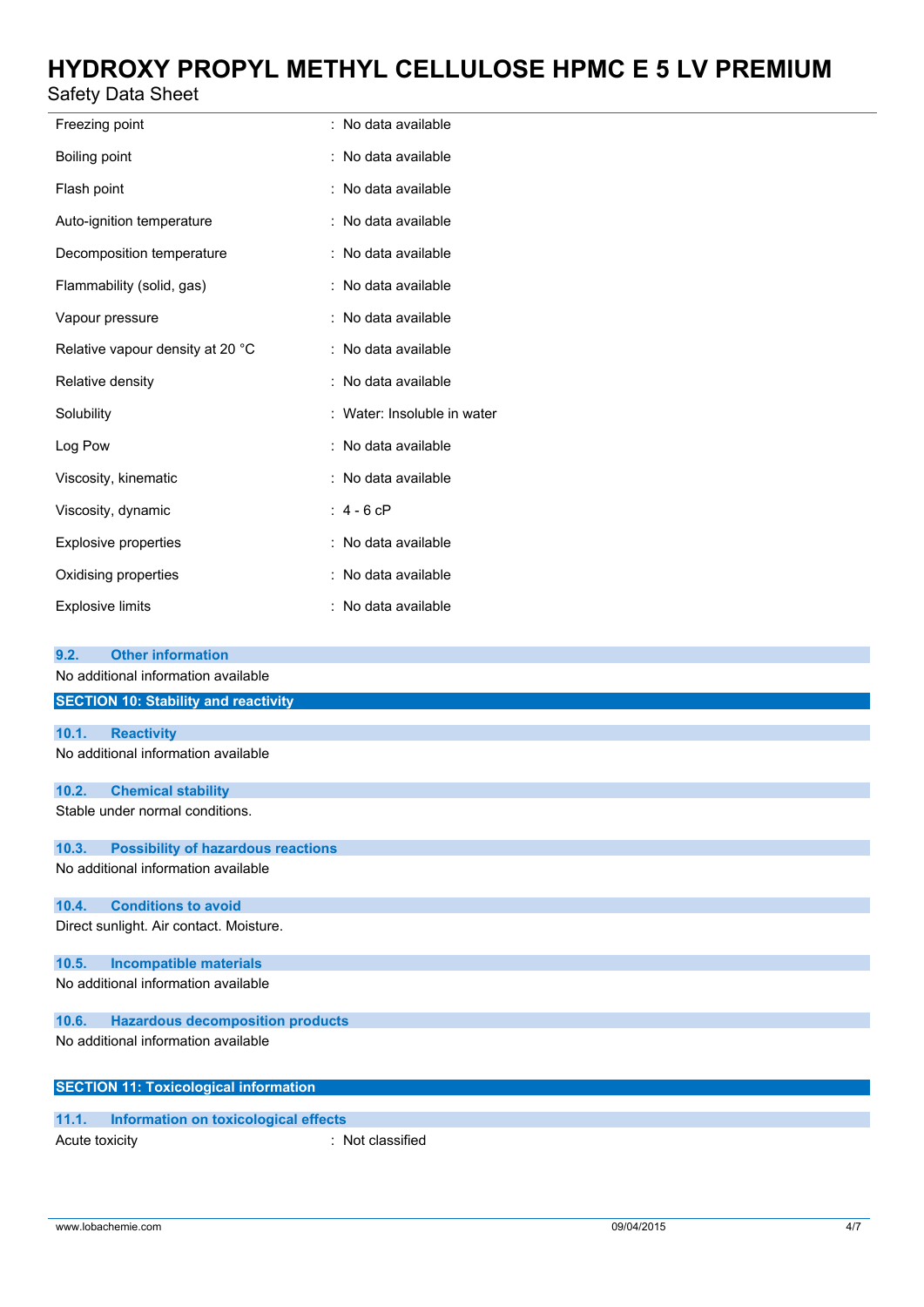### Safety Data Sheet

| Skin corrosion/irritation                | : Not classified        |
|------------------------------------------|-------------------------|
| Serious eye damage/irritation            | $\colon$ Not classified |
| Respiratory or skin sensitisation        | : Not classified        |
| Germ cell mutagenicity                   | : Not classified        |
| Carcinogenicity                          | $\colon$ Not classified |
|                                          |                         |
| Reproductive toxicity                    | : Not classified        |
| Specific target organ toxicity (single   | : Not classified        |
| exposure)                                |                         |
|                                          |                         |
| Specific target organ toxicity (repeated | : Not classified        |
| exposure)                                |                         |
|                                          |                         |
| Aspiration hazard                        | : Not classified        |
|                                          |                         |

#### **SECTION 12: Ecological information**

| 12.1. |                                     |
|-------|-------------------------------------|
|       | No additional information available |

| 12.2. | <b>Persistence and degradability</b>             |
|-------|--------------------------------------------------|
|       | No additional information available              |
| 12.3. | <b>Bioaccumulative potential</b>                 |
|       | No additional information available              |
| 12.4. | <b>Mobility in soil</b>                          |
|       | No additional information available              |
| 12.5. | <b>Results of PBT and vPvB assessment</b>        |
|       | No additional information available              |
| 12.6. | <b>Other adverse effects</b>                     |
|       | No additional information available              |
|       | <b>SECTION 13: Disposal considerations</b>       |
| 13.1. | <b>Waste treatment methods</b>                   |
|       | No additional information available              |
|       | <b>SECTION 14: Transport information</b>         |
|       | In accordance with ADR / RID / IMDG / IATA / ADN |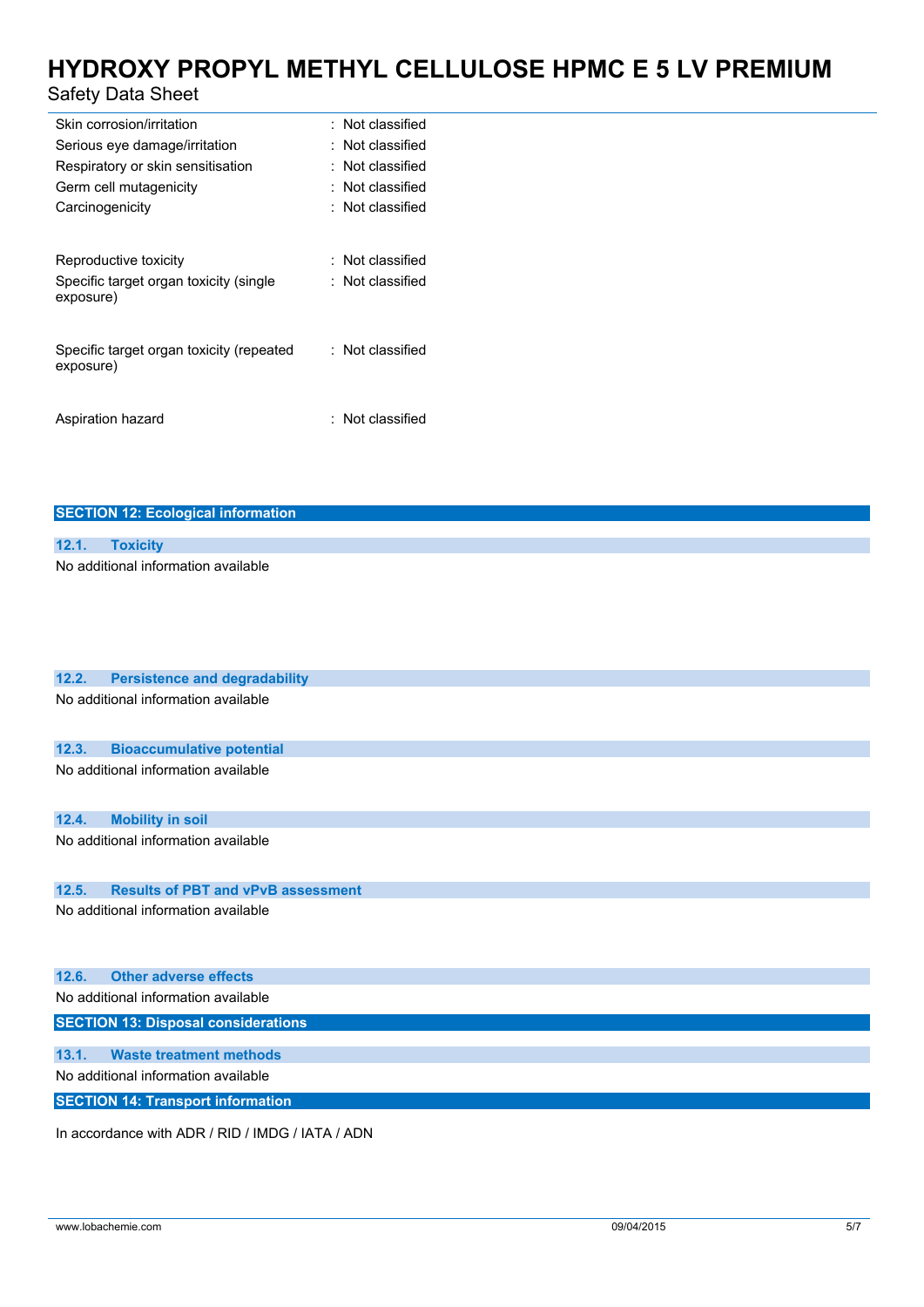### Safety Data Sheet

| 14.1.<br><b>UN number</b>                   |                                          |
|---------------------------------------------|------------------------------------------|
| UN-No. (ADR)                                | : Not applicable                         |
| UN-No. (IMDG)                               | Not applicable                           |
| UN-No.(IATA)                                | Not applicable                           |
| UN-No.(ADN)                                 | Not applicable                           |
| UN-No. (RID)                                | Not applicable                           |
|                                             |                                          |
| 14.2.<br><b>UN proper shipping name</b>     |                                          |
| Proper Shipping Name (ADR)                  | : Not applicable                         |
| Proper Shipping Name (IMDG)                 | Not applicable                           |
| Proper Shipping Name (IATA)                 | : Not applicable                         |
| Proper Shipping Name (ADN)                  | Not applicable                           |
| Proper Shipping Name (RID)                  | : Not applicable                         |
| 14.3.<br><b>Transport hazard class(es)</b>  |                                          |
| <b>ADR</b>                                  |                                          |
| Transport hazard class(es) (ADR)            | : Not applicable                         |
|                                             |                                          |
| <b>IMDG</b>                                 |                                          |
| Transport hazard class(es) (IMDG)           | : Not applicable                         |
|                                             |                                          |
| <b>IATA</b>                                 |                                          |
| Transport hazard class(es) (IATA)           | : Not applicable                         |
|                                             |                                          |
| <b>ADN</b>                                  |                                          |
| Transport hazard class(es) (ADN)            | : Not applicable                         |
|                                             |                                          |
| <b>RID</b>                                  |                                          |
| Transport hazard class(es) (RID)            | : Not applicable                         |
| 14.4.                                       |                                          |
| <b>Packing group</b><br>Packing group (ADR) | Not applicable                           |
| Packing group (IMDG)                        | Not applicable                           |
| Packing group (IATA)                        | Not applicable                           |
|                                             |                                          |
| Packing group (ADN)                         | Not applicable                           |
| Packing group (RID)                         | : Not applicable                         |
| <b>Environmental hazards</b><br>14.5.       |                                          |
| Dangerous for the environment               | : No                                     |
| Marine pollutant                            | : No                                     |
| Other information                           | : No supplementary information available |
|                                             |                                          |

#### $14.6.$ **14.6. Special precautions for user**

### **- Overland transport**

No data available

### **- Transport by sea**

No data available

#### **- Air transport**

No data available

### **- Inland waterway transport**

No data available